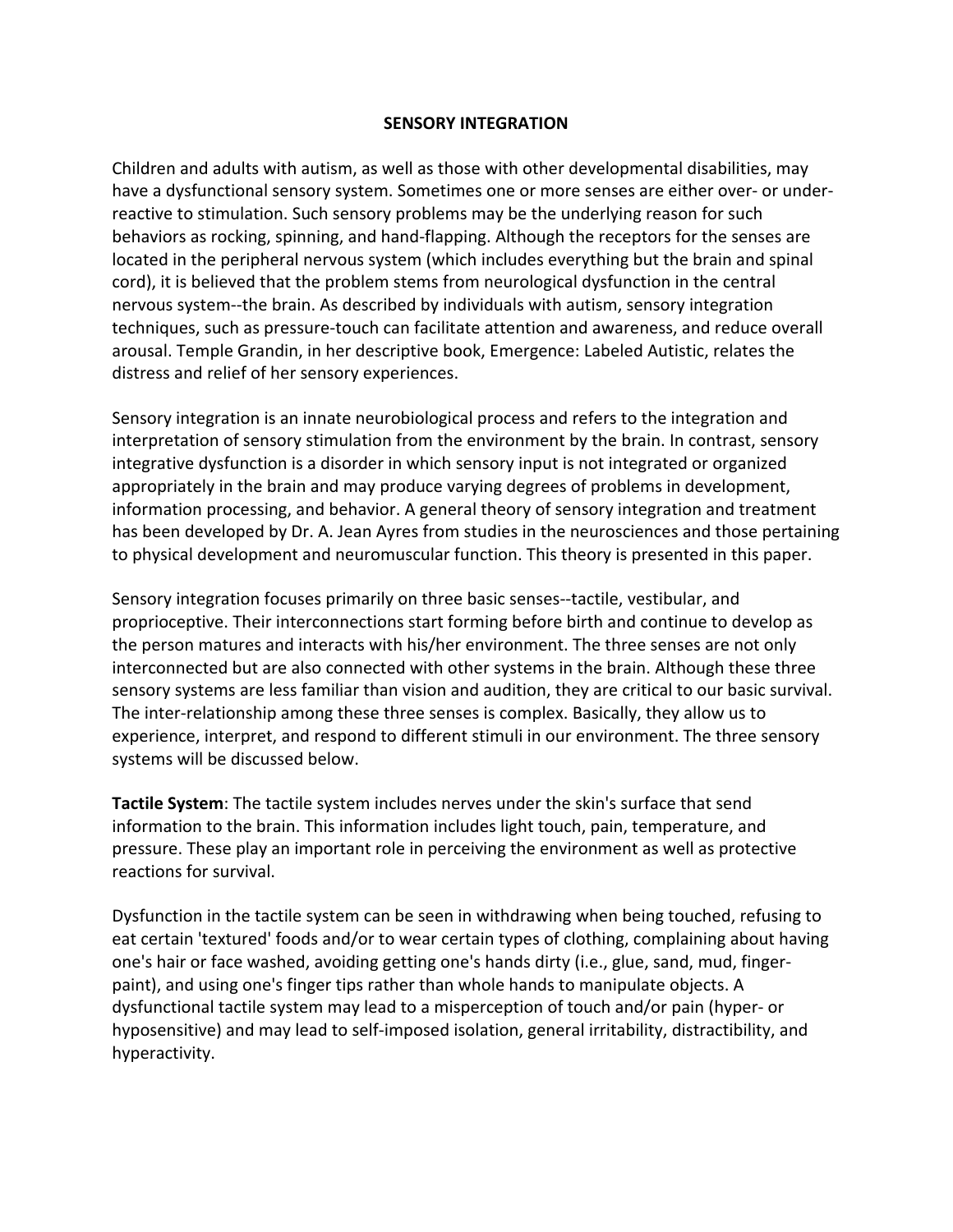Tactile defensiveness is a condition in which an individual is extremely sensitive to light touch. Theoretically, when the tactile system is immature and working improperly, abnormal neural signals are sent to the cortex in the brain which can interfere with other brain processes. This, in turn, causes the brain to be overly stimulated and may lead to excessive brain activity, which can neither be turned off nor organized. This type of over-stimulation in the brain can make it difficult for an individual to organize one's behavior and concentrate and may lead to a negative emotional response to touch sensations.

**Vestibular System**: The vestibular system refers to structures within the inner ear (the semicircular canals) that detect movement and changes in the position of the head. For example, the vestibular system tells you when your head is upright or tilted (even with your eyes closed). Dysfunction within this system may manifest itself in two different ways. Some children may be hypersensitive to vestibular stimulation and have fearful reactions to ordinary movement activities (e.g., swings, slides, ramps, inclines). They may also have trouble learning to climb or descend stairs or hills; and they may be apprehensive walking or crawling on uneven or unstable surfaces. As a result, they seem fearful in space. In general, these children appear clumsy. On the other extreme, the child may actively seek very intense sensory experiences such as excessive body whirling, jumping, and/or spinning. This type of child demonstrates signs of a hypo-reactive vestibular system; that is, they are trying continuously to sti mulate their vestibular systems.

**Proprioceptive System**: The proprioceptive system refers to components of muscles, joints, and tendons that provide a person with a subconscious awareness of body position. When proprioception is functioning efficiently, an individual's body position is automatically adjusted in different situations; for example, the proprioceptive system is responsible for providing the body with the necessary signals to allow us to sit properly in a chair and to step off a curb smoothly. It also allows us to manipulate objects using fine motor movements, such as writing with a pencil, using a spoon to drink soup, and buttoning one's shirt. Some common signs of proprioceptive dysfunction are clumsiness, a tendency to fall, a lack of awareness of body position in space, odd body posturing, minimal crawling when young, difficulty manipulating small objects (buttons, snaps), eating in a sloppy manner, and resistance to new motor movement activities.

Another dimension of proprioception is praxis or motor planning. This is the ability to plan and execute different motor tasks. In order for this system to work properly, it must rely on obtaining accurate information from the sensory systems and then organizing and interpreting this information efficiently and effectively.

Implications: In general, dysfunction within these three systems manifests itself in many ways. A child may be over- or under-responsive to sensory input; activity level may be either unusually high or unusually low; a child may be in constant motion or fatigue easily. In addition, some children may fluctuate between these extremes. Gross and/or fine motor coordination problems are also common when these three systems are dysfunctional and may result in speech/language delays and in academic under-achievement. Behaviorally, the child may